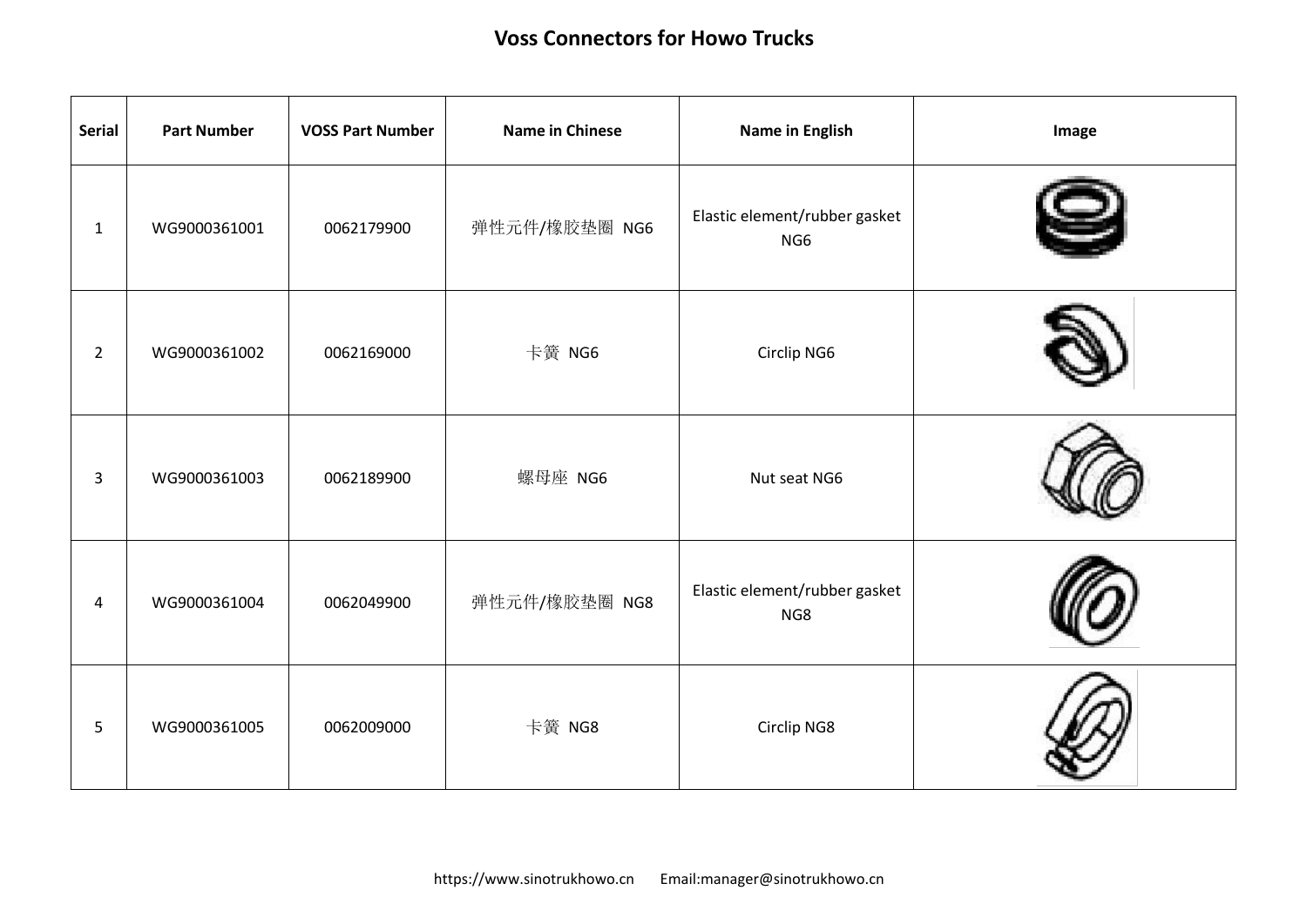| 6              | WG9000361006 | 0062029900 | 螺母座 NG8        | Nut seat NG8                                 |  |
|----------------|--------------|------------|----------------|----------------------------------------------|--|
| $\overline{7}$ | WG9000361007 | 0062059900 | 弹性元件/橡胶垫圈 NG12 | Elastic element/rubber gasket<br><b>NG12</b> |  |
| 8              | WG9000361008 | 0062019000 | 卡簧 NG12        | Circlip NG12                                 |  |
| 9              | WG9000361009 | 0062039900 | 螺母座 NG12       | Nut seat NG12                                |  |
| 10             | WG9000361010 | 5203111400 | 堵塞 M10X1       | Block M10X1                                  |  |
| 11             | WG9000361011 | 0063029900 | 堵塞 NG8-M16X1.5 | Block NG8-M16X1.5                            |  |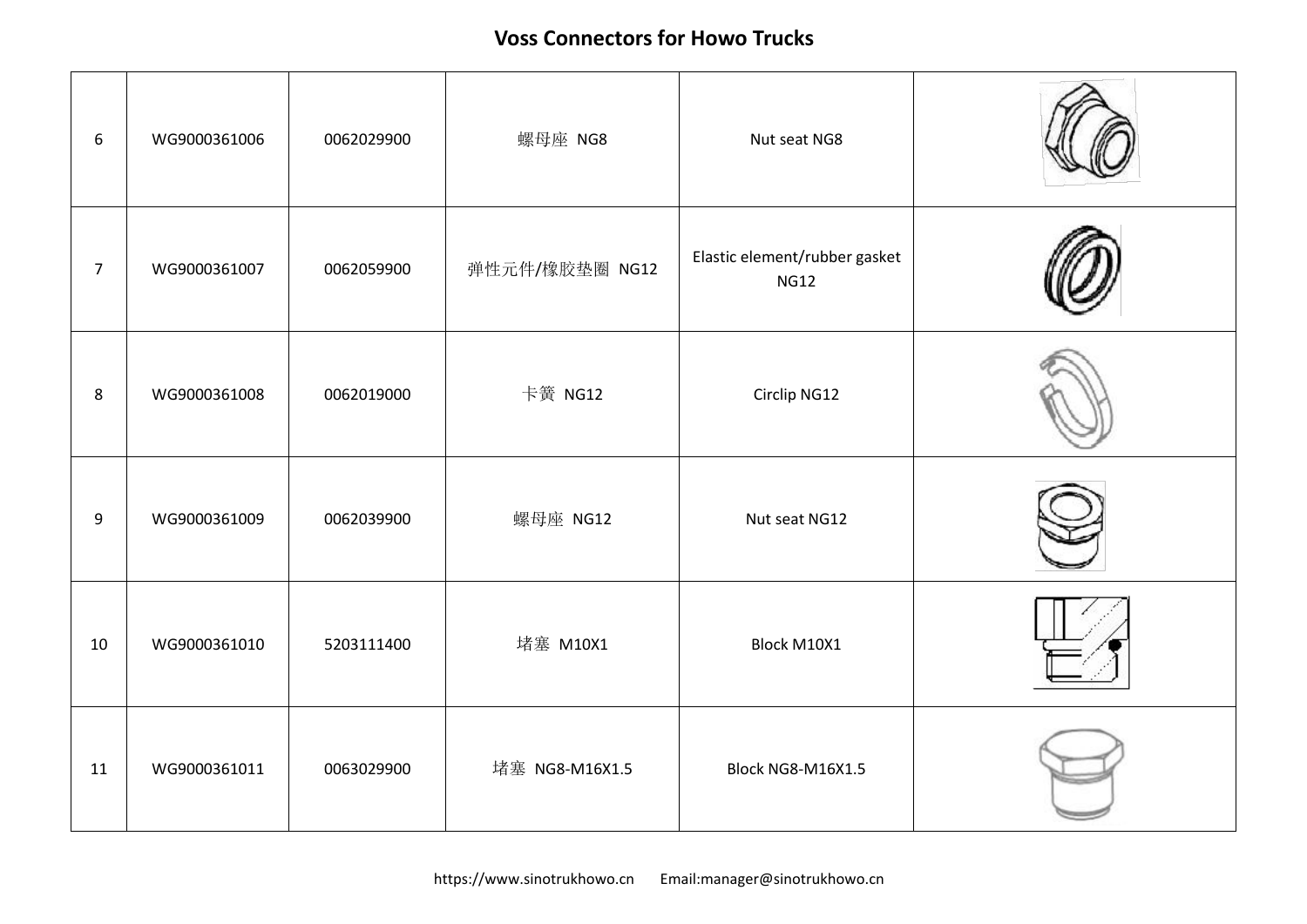| 12 | WG9000361012 | 0062879900 | 堵塞 NG12-M22X1.5 | <b>Block NG12-M22X1.5</b>               |  |
|----|--------------|------------|-----------------|-----------------------------------------|--|
| 13 | WG9000361013 | 0081047500 | 六角薄螺母 M16X1.5   | Hexagon thin nut M16X1.5                |  |
| 14 | WG9000361014 | 0081067500 | 六角薄螺母 M18X1.5   | Hexagon thin nut M18X1.5                |  |
| 15 | WG9000361015 | 0081117500 | 六角薄螺母 M22X1.5   | Hexagon Thin Nut M22X1.5                |  |
| 16 | WG9000361016 | 0085565000 | 支撑垫圈/压环 M22X1.5 | Support washer/pressure ring<br>M22X1.5 |  |
| 17 | WG9000361017 | 0900469970 | O 型圈 20.3X2.4   | O-ring 20.3X2.4                         |  |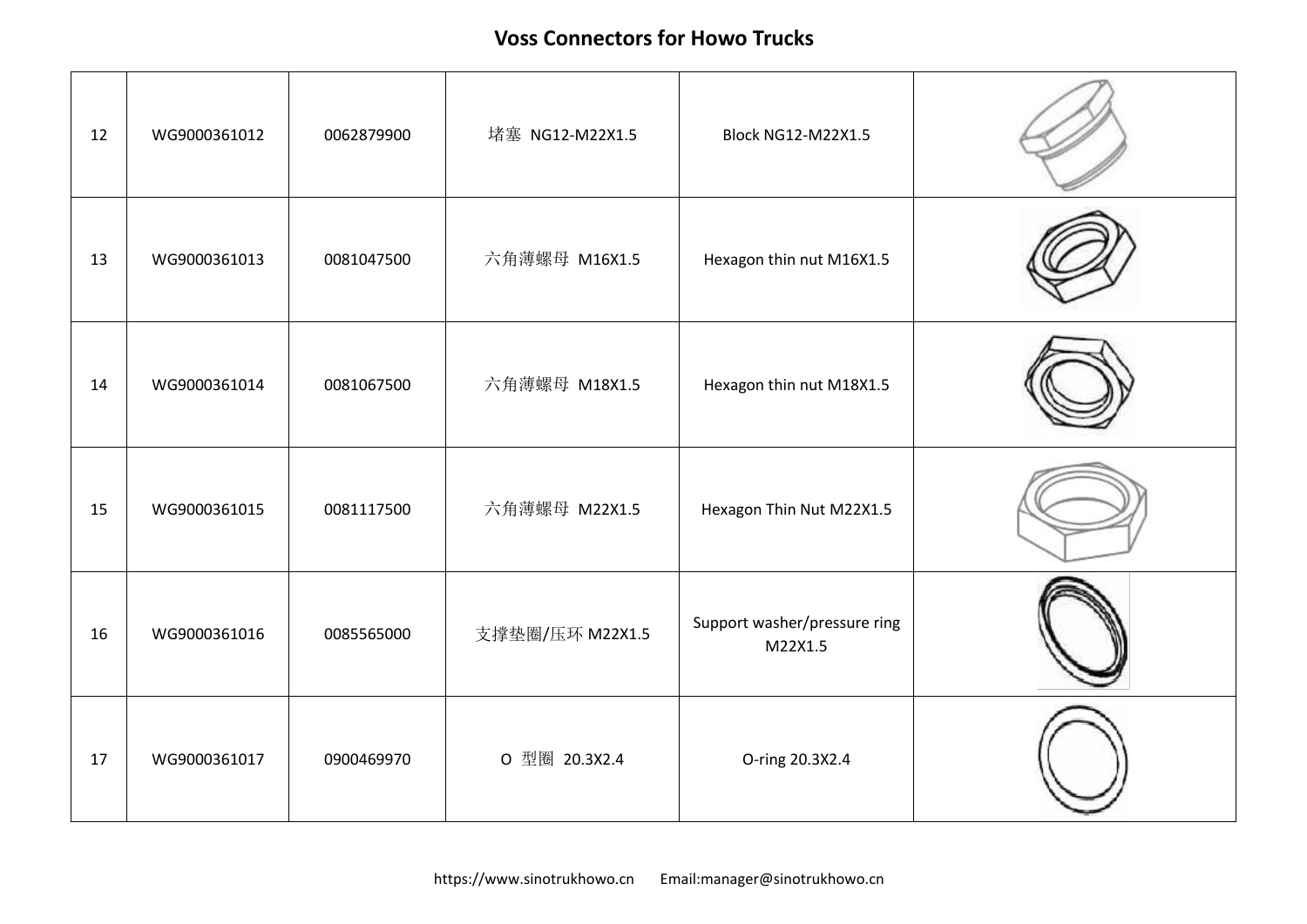| 18 | WG9000361018 | 0004007600 | 管螺母 L6        | Tube nut L6           |  |
|----|--------------|------------|---------------|-----------------------|--|
| 19 | WG9000361019 | 0024009900 | 竹节式插芯 NW4/L6  | Bamboo insert NW4/L6  |  |
| 20 | WG9000361020 | 0004057600 | 管螺母 L8        | Tube nut L8           |  |
| 21 | WG9000361021 | 0024019900 | 竹节式插芯 NW6/L8  | Bamboo insert NW6/L8  |  |
| 22 | WG9000361022 | 0004157600 | 管螺母 L12       | Tube nut L12          |  |
| 23 | WG9000361023 | 0024049900 | 竹节式插芯 NW9/L12 | Bamboo insert NW9/L12 |  |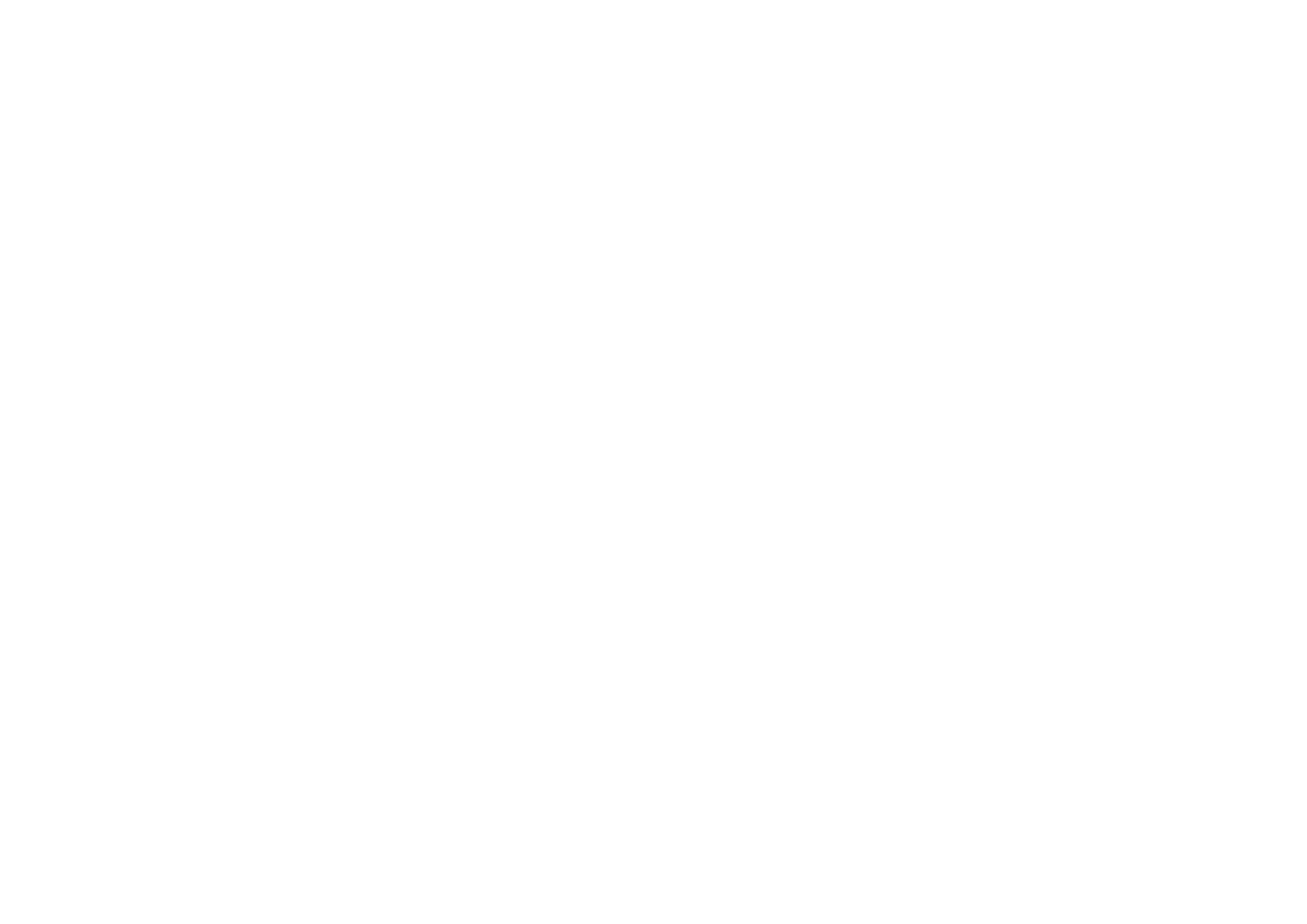| 36 | WG9000361036 | 0900069970 | 0型圈                      | O-ring                                                              |  |
|----|--------------|------------|--------------------------|---------------------------------------------------------------------|--|
| 37 | WG9000361101 | 0230049000 | 直通接头体 NG12/NW9           | Straight joint body NG12/NW9                                        |  |
| 38 | WG9000361102 | 0062209900 | 双头端直通 M22X1.5            | Double ends straight through<br>M22X1.5                             |  |
| 39 | WG9000361103 |            | 双头端直通 NG1 (2 一端可<br>加备母) | Double ends pass through NG1<br>(2 ends can be<br>Add spare mother) |  |
| 40 | WG9000361104 | 0230035000 | 直通接头体 NG12/NW6           | Straight joint body NG12/NW6                                        |  |
| 41 | WG9000361105 | 0230627500 | 直通过板接头体                  | Straight through plate joint<br>body                                |  |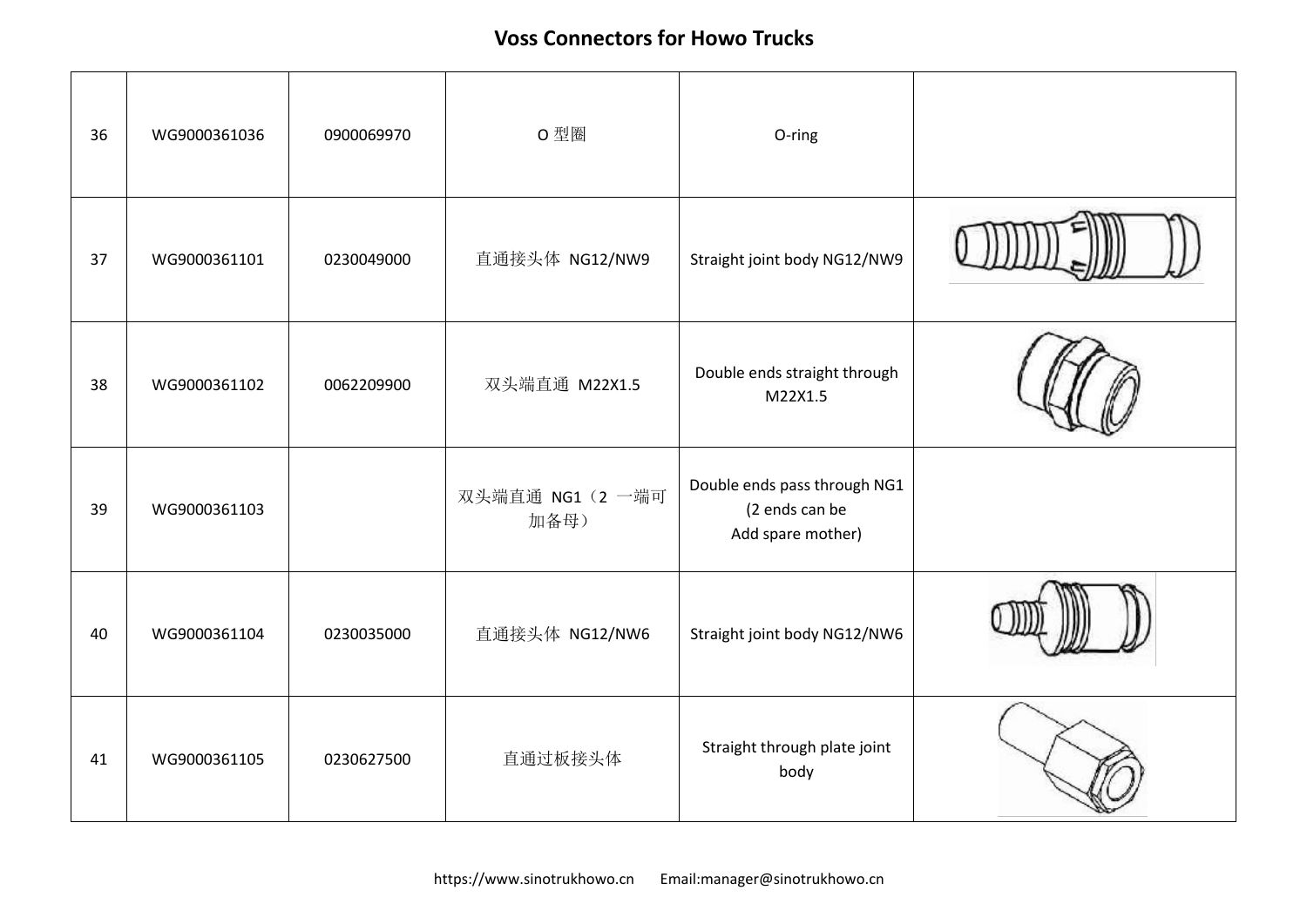| 42 | WG9000361106 | 0230015000 | 直通接头体 NG8/NW6            | Straight joint body NG8/NW6                                |  |
|----|--------------|------------|--------------------------|------------------------------------------------------------|--|
| 43 | WG9000361107 | 0227825000 | 直通接头体 NG6/NW4            | Straight joint body NG6/NW4                                |  |
| 44 | WG9000361108 | 0230155000 | 直通隔壁接头体<br>NG6/2-M16X1.5 | Through the next door<br>connector body<br>NG6/2-M16X1.5   |  |
| 45 | WG9000361109 | 0230005000 | 直通接头体 NG8/NW4            | Straight joint body NG8/NW4                                |  |
| 46 | WG9000361110 | 0229915000 | 直通接头体 NG12/NW12          | Straight joint body<br>NG12/NW12                           |  |
| 47 | WG9000361111 | 0230195000 | 直通隔壁接头体<br>2-NG6/M16X1.5 | Straight through the next wall<br>joint body 2-NG6/M16X1.5 |  |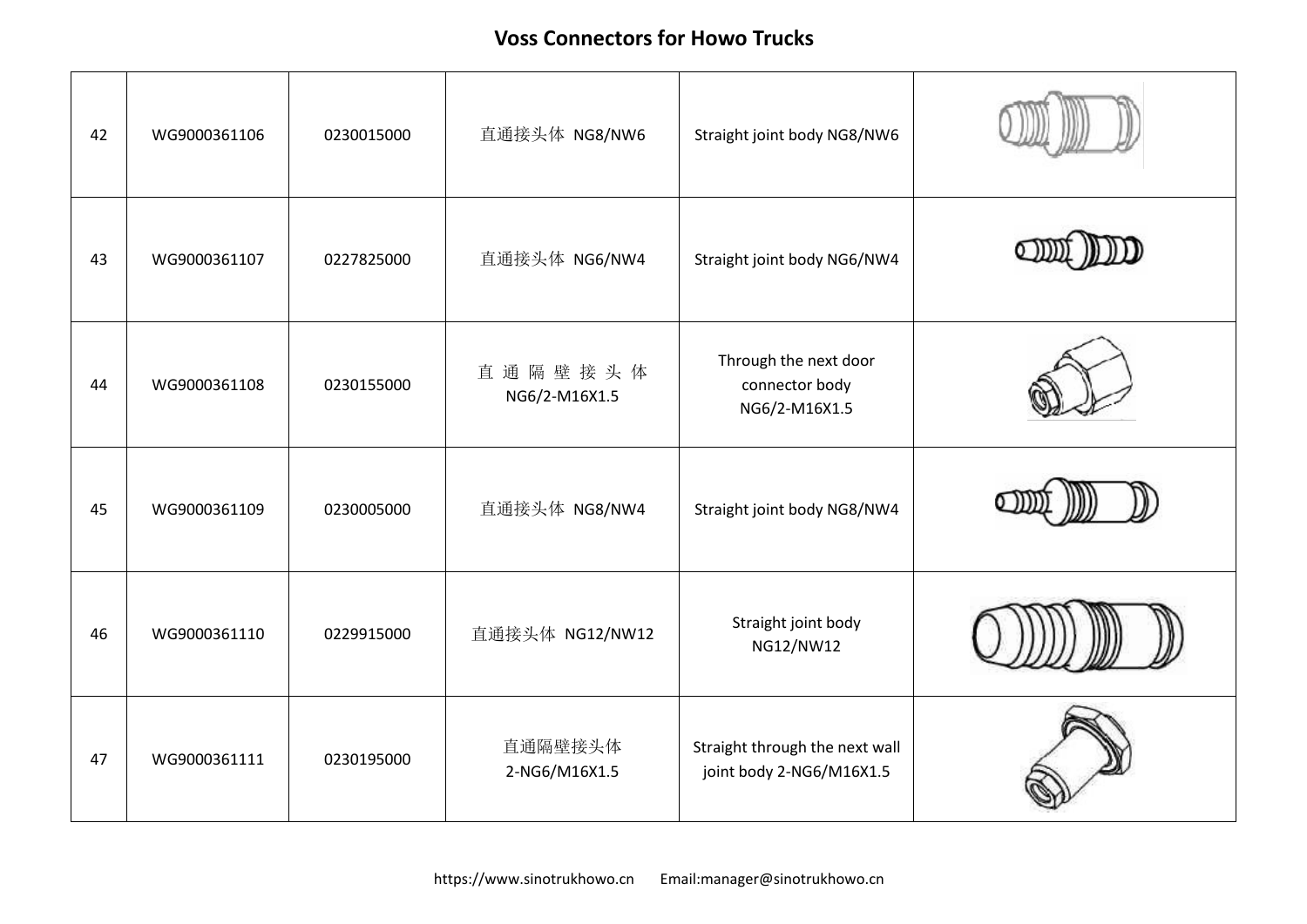| 48 | WG9000361114 | 0265857570 | 直通过板 M22X1.5/M16X1.5<br>(M16)<br>端带压螺母及 O 型圈) | Straight through the board<br>M22X1.5/M16X1.5 (M16<br>End pressure nut and O-ring) |  |
|----|--------------|------------|-----------------------------------------------|------------------------------------------------------------------------------------|--|
| 49 | WG9000361115 | 0024645000 | 直通接头体 2-NW4                                   | Straight joint body 2-NW4                                                          |  |
| 50 | WG9000361116 | 0024725000 | 直通接头体 2-NW6                                   | Straight joint body 2-NW6                                                          |  |
| 51 | WG9000361117 | 0024775000 | 直通接头体 2-NW9                                   | Straight joint body 2-NW9                                                          |  |
| 52 | WG9000361118 | 0025555000 | 直通接头体 2-NW12                                  | Straight joint body 2-NW12                                                         |  |
| 53 | WG9000361140 | 1164037500 | 直通螺纹接头 M10x1 (带<br>DKO 螺母)                    | Straight threaded connector<br>M10x1 (with DKO nut)                                |  |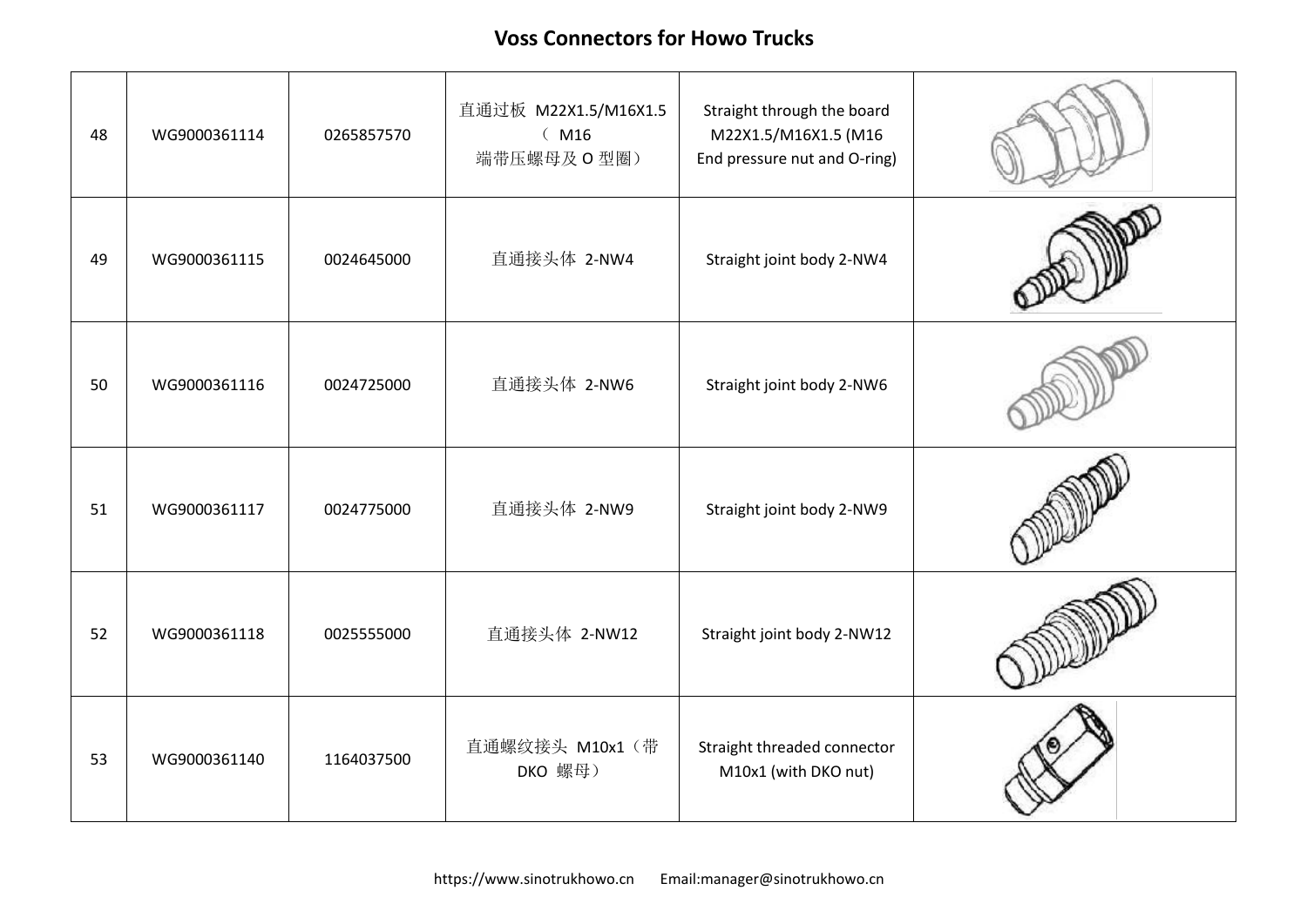| 54 | WG9000361201 | 0230115000 | 直角接头体 NG8/NW6                | Right angle connector body<br>NG8/NW6                     |  |
|----|--------------|------------|------------------------------|-----------------------------------------------------------|--|
| 55 | WG9000361202 | 0230135000 | 直角接头体 NG12/NW6               | Right-angle joint body<br>NG12/NW6                        |  |
| 56 | WG9000361203 | 0230185000 | 直角接头体 NG12/NW12              | Right-angle joint body<br>NG12/NW12                       |  |
| 57 | WG9000361204 | 0230149000 | 直角接头体 NG12/NW9               | Right-angle joint body<br>NG12/NW9                        |  |
| 58 | WG9000361205 | 0852267500 | 卡套式端直角接头体<br>M22X1.5/M18X1.5 | Card sleeve end right-angle<br>joint body M22X1.5/M18X1.5 |  |
| 59 | WG9000361206 | 0024895000 | 直角接头体 2-NW9                  | Right-angle joint body 2-NW9                              |  |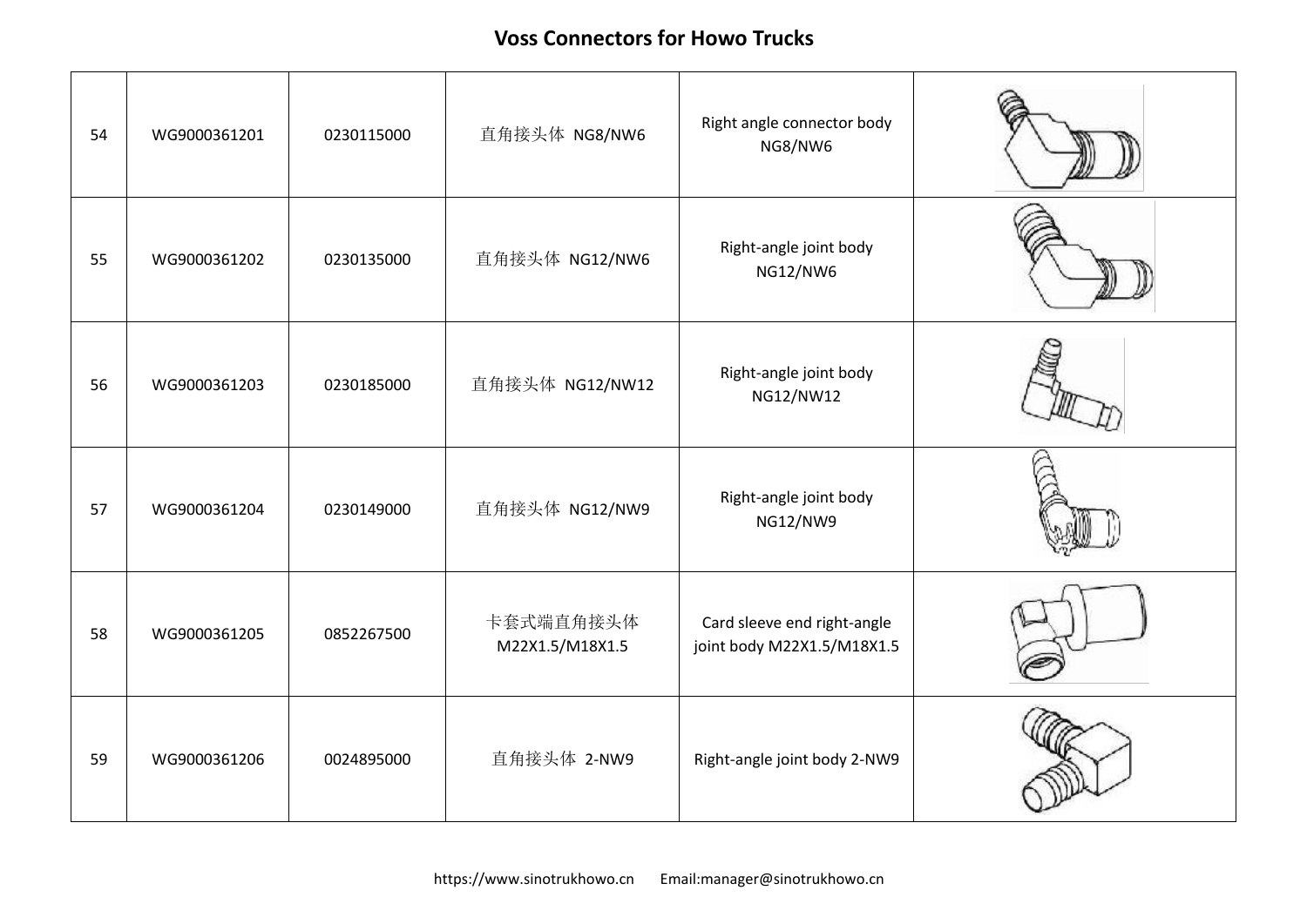| 60 | WG9000361207 | 0227815000 | 直角接头体 NG6/NW4                | Right-angle joint body<br>NG6/NW4                      |  |
|----|--------------|------------|------------------------------|--------------------------------------------------------|--|
| 61 | WG9000361208 | 264555000  | 组合式直角接头体总成<br>NW9/L12        | Combined right-angle joint<br>body assembly NW9/L12    |  |
| 62 | WG9000361301 | 229205000  | L型三通接头体<br>NG12/NW12/M12X1.5 | L-shaped three-way connector<br>body NG12/NW12/M12X1.5 |  |
| 63 | WG9000361302 | 0230545000 | T型三通接头体<br>NW9/NG12/NW6      | T-type three-way connector<br>body NW9/NG12/NW6        |  |
| 64 | WG9000361303 | 0230539000 | T型三通接头体 2-NW9/NG12           | T-shaped three-way connector<br>body 2-NW9/NG12        |  |
| 65 | WG9000361304 | 0227665000 | L型三通接头体 NG12/2-NW6           | L-shaped tee joint body<br>NG12/2-NW6                  |  |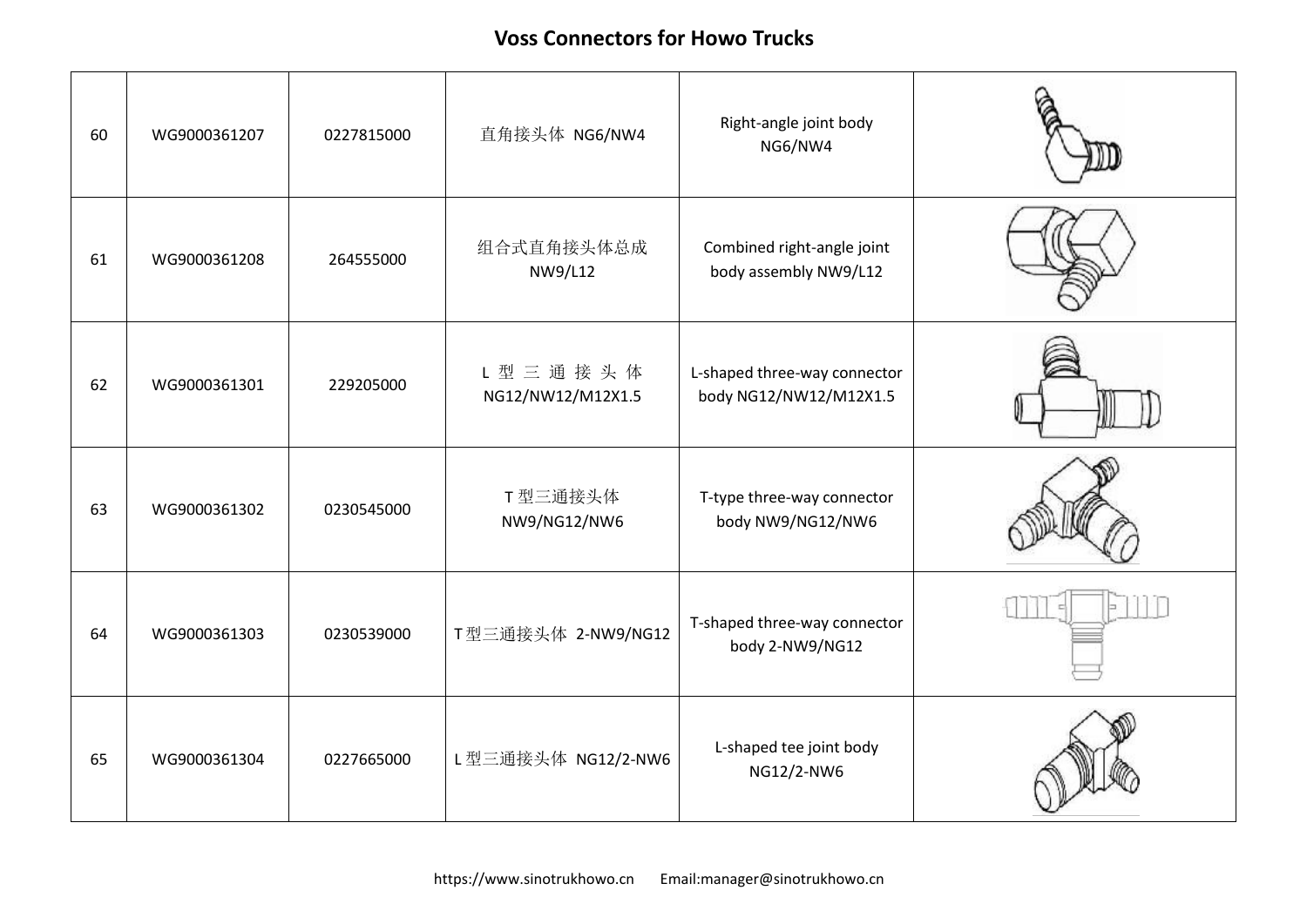| 66 | WG9000361305 | 0229725000 | L型三通接头体 NG12/2-NW9         | L-shaped tee joint body<br>NG12/2-NW9           |    |
|----|--------------|------------|----------------------------|-------------------------------------------------|----|
| 67 | WG9000361306 | 226729049  | T型三通接头体                    | T-type three-way joint body                     |    |
| 68 | WG9000361307 | 229965000  | L型三通接头体<br>NG8/M12X1.5/NW6 | L-shaped tee joint body<br>NG8/M12X1.5/NW6      |    |
| 69 | WG9000361308 | 0231045000 | L 型三通接头体 NG6/2-NW4         | L-shaped tee joint body<br>NG6/2-NW4            |    |
| 70 | WG9000361309 | 0230585000 | T型三通接头体 2-NW4/NG12         | T-shaped three-way connector<br>body 2-NW4/NG12 | €Ŧ |
| 71 | WG9000361310 | 0023939000 | T 型三通接头体 3-NW9             | T-shaped three-way joint body<br>$3-NW9$        |    |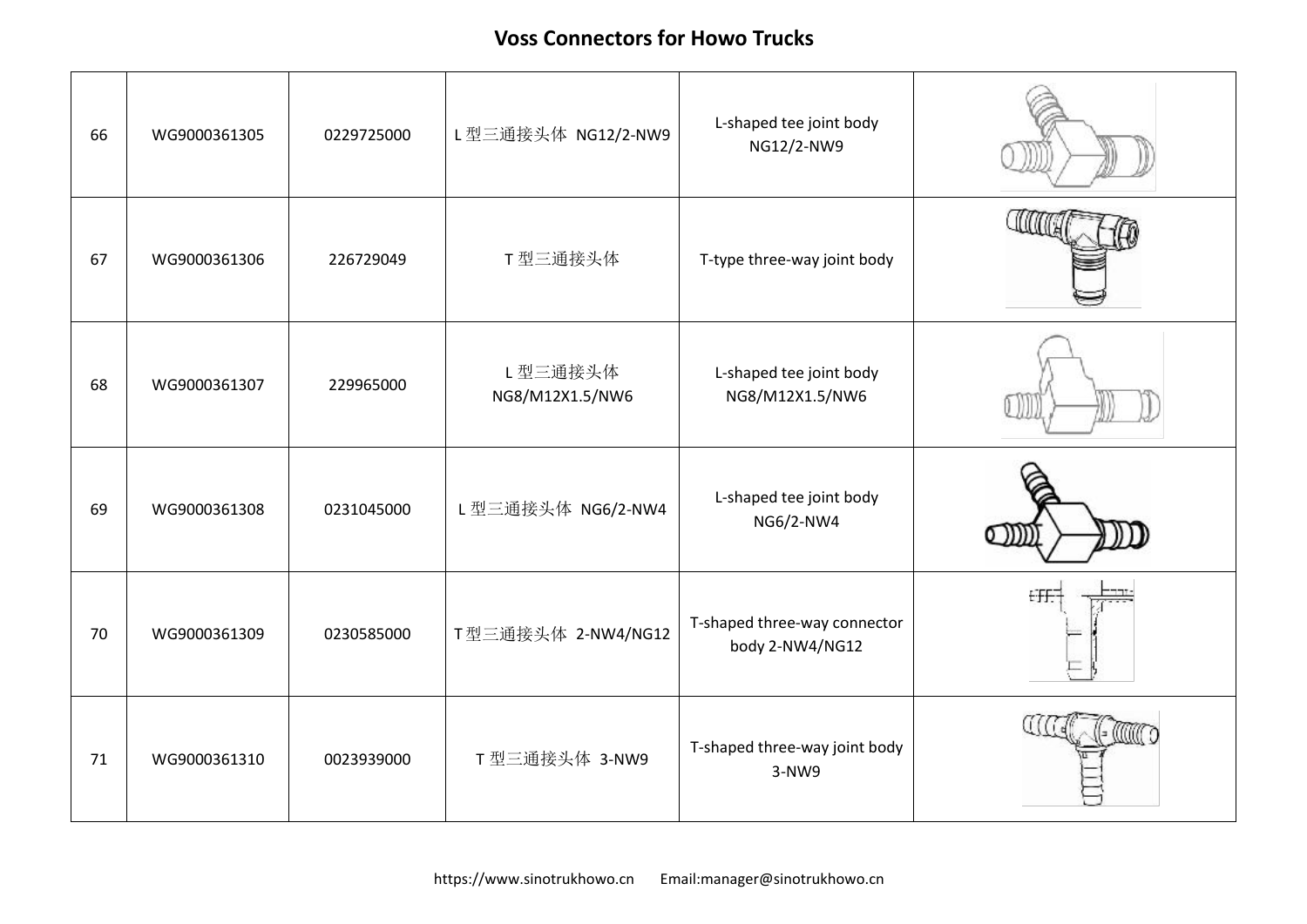| 72 | WG9000361311 | 0853577500 | 卡套式三通接头体<br>M12X1.5/M22X1.5/M18X1.5 | Card sleeve type three-way<br>joint body<br>M12X1.5/M22X1.5/M18X1.5 |  |
|----|--------------|------------|-------------------------------------|---------------------------------------------------------------------|--|
| 73 | WG9000361312 | 227655000  | L型三通接头体 NG8/2-NW6                   | L-shaped tee joint body<br>NG8/2-NW6                                |  |
| 74 | WG9000361313 | 227685000  | L型三通接头体<br>NG12/NW9/NW6             | L-shaped tee joint body<br>NG12/NW9/NW6                             |  |
| 75 | WG9000361314 | 0229325000 | L型三通过渡接头总成<br>2-NG12/M22X1.5        | L-shaped three-pass crossover<br>joint assembly<br>2-NG12/M22X1.5   |  |
| 76 | WG9000361315 | 0853547500 | 卡套式三通接头体<br>2-M18X1.5/M22X1.5       | Card sleeve type tee joint body<br>2-M18X1.5/M22X1.5                |  |
| 77 | WG9000361316 | 0023895000 | T 型三通接头体 3-NW4                      | T-shaped three-way joint body<br>$3-NW4$                            |  |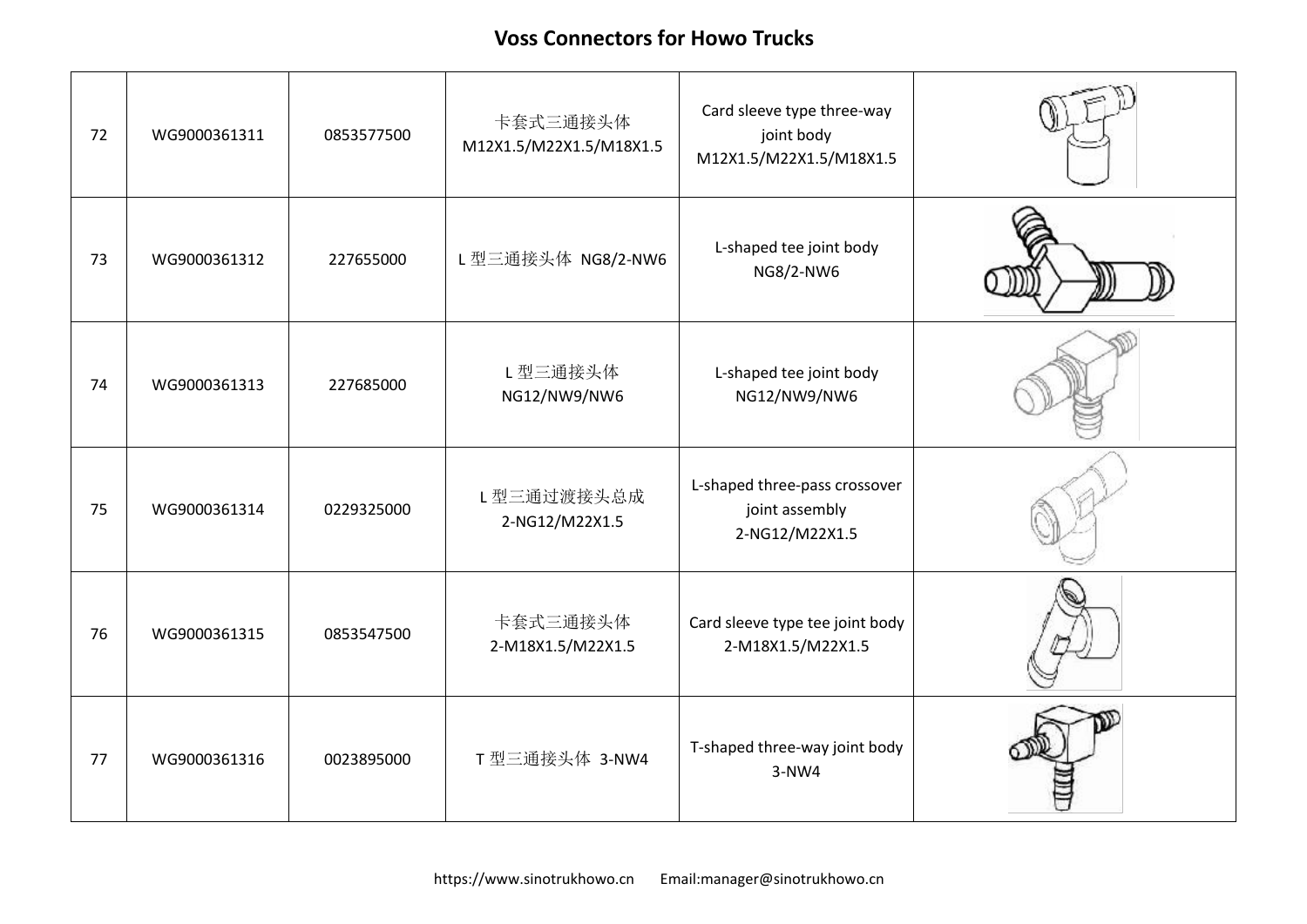| 78 | WG9000361317 | 0023915000 | T 型三通接头体 3-NW6              | T-shaped three-way joint body<br>$3-NW6$             |  |
|----|--------------|------------|-----------------------------|------------------------------------------------------|--|
| 79 | WG9000361318 | 0230805000 | L型三通接头体<br>NG12/NW6/M12x1.5 | L-shaped tee joint body<br>NG12/NW6/M12x1.5          |  |
| 80 | WG9000361319 | 23955000   | T 型三通接头体 2-NW9/NW6          | T-shaped three-way connector<br>body 2-NW9/NW6       |  |
| 81 | WG9000361320 | 229895000  | T型三通接头体<br>NW12/NG12/NW9    | T-shaped three-way connector<br>body NW12/NG12/NW9   |  |
| 82 | Wg9000361321 | 0026645000 | T型三通接头体<br>NW6/M12x1.5/NW6  | T-shaped three-way connector<br>body NW6/M12x1.5/NW6 |  |
| 83 | WG9000361322 | 0227695000 | L型三通接头体<br>NG12/NW6/NW9     | L-shaped tee joint body<br>NG12/NW6/NW9              |  |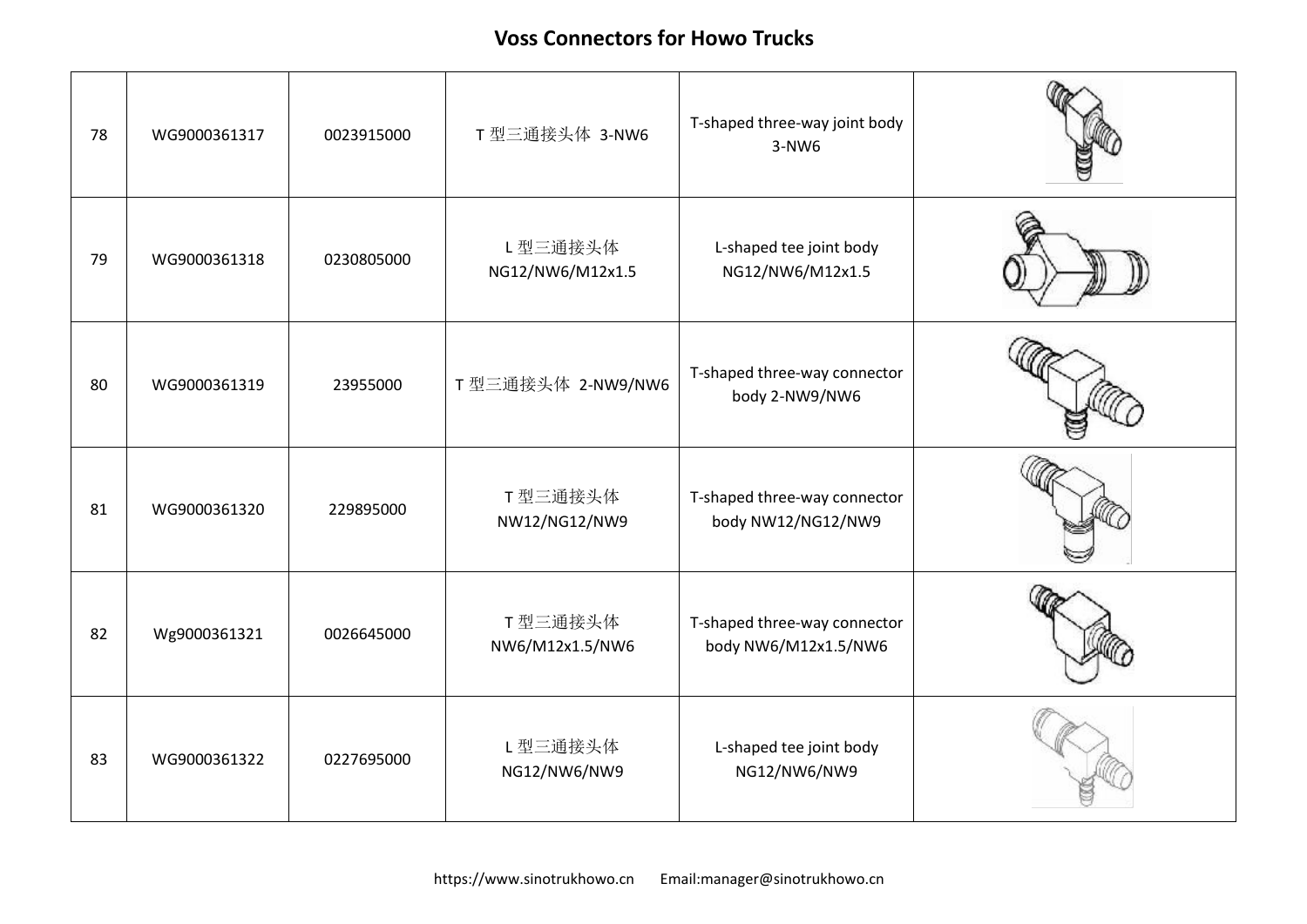| 84 | WG9000361323 | 0023855000 | L型三通接头体<br>NW6/NW9/NW9     | L-shaped tee joint body<br>NW6/NW9/NW9                |                  |
|----|--------------|------------|----------------------------|-------------------------------------------------------|------------------|
| 85 | WG9000361401 | 0268305000 | 压力测试接头总成                   | Pressure test joint assembly                          | ₹ish             |
| 86 | WG9000361402 | 258255000  | 放水阀                        | Drain valve                                           |                  |
| 87 | WG9000361403 | 232069000  | 组合踏板支架过板接头<br>NG8/NW6/135° | Combination pedal bracket<br>board joint NG8/NW6/135° |                  |
| 88 | WG9000361404 | 0232059000 | 辅助用气模块 NG12/6-NG8          | Auxiliary gas module<br>NG12/6-NG8                    | VOSS<br>10 J 79m |
| 89 | WG9000361405 | 0230225000 | 十字四通接头体<br>2-NG6/M10X1/L6  | Cross cross connector body<br>2-NG6/M10X1/L6          |                  |